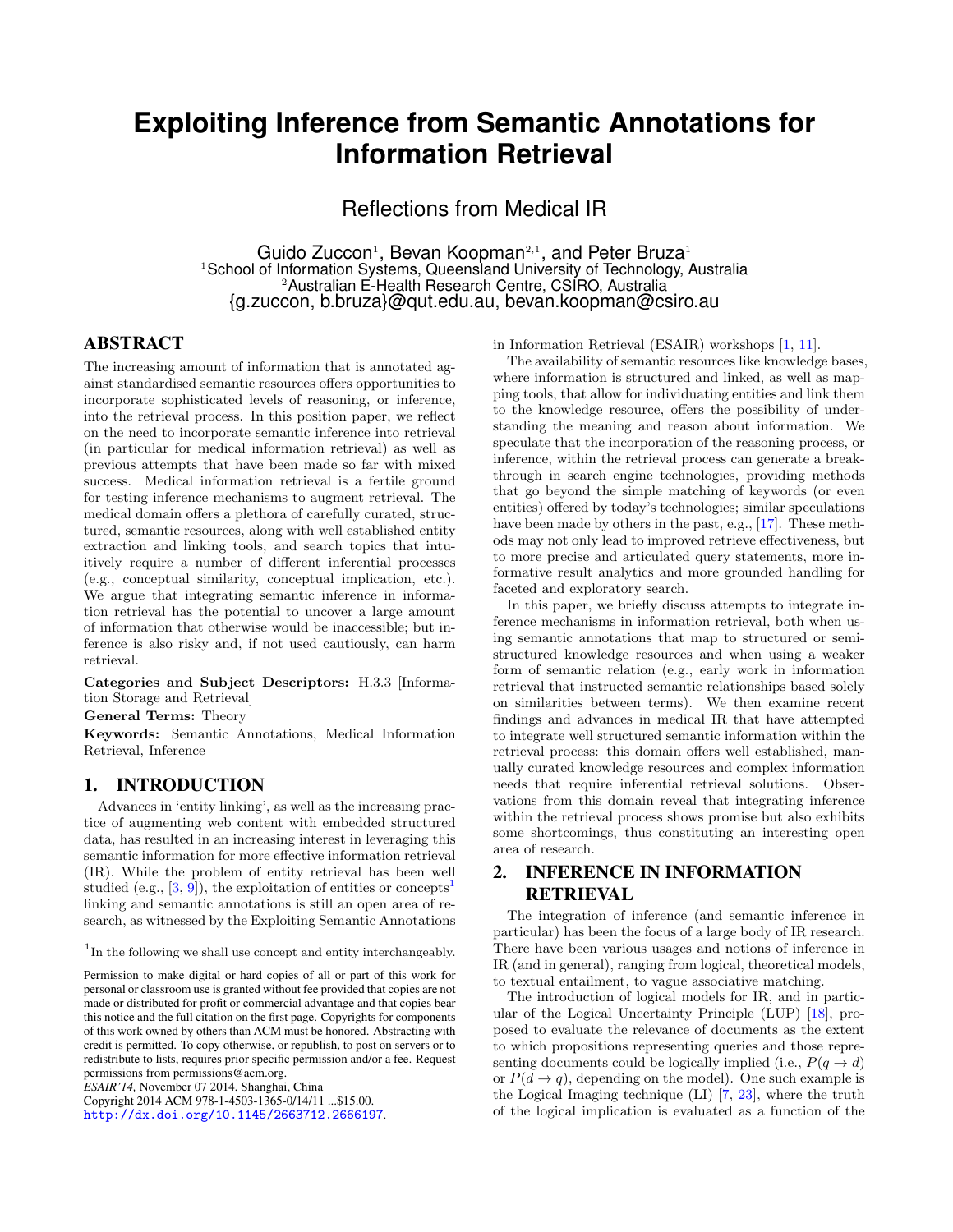expected mutual information between terms. Although rudimentary in the way they capture semantics (and semantic relations), in particular for their focus on terms rather than entities, these techniques have demonstrated no significant performance gains [\[24\]](#page-2-8) over more traditional (not semantical and not inferential) keyword-based matching strategies. Similar theoretical formulations aimed at further exposing inference mechanisms within the retrieval process have also not accomplished much success, e.g., [\[20\]](#page-2-9). Alternative inference mechanisms (although not relying on structured semantic information), like information flow [\[5\]](#page-2-10), have been used to produce better query models for improving query and user understanding, as well as retrieval, but have not been subject of much uptake in the IR community.

Graph-based models, like Turtle and Croft's [\[17\]](#page-2-4) inference network, have also been used to define inference mechanisms to augment the retrieval process and form the basis of the successful Indri query language [\[15\]](#page-2-11), which allows complex structured queries to be constructed and evaluated, although not relying on structured semantic information. Extensions of this system have progressively increased the amount of semantic inference achievable (e.g., [\[4\]](#page-2-12)), and the recent work of Dalton et al. [\[8\]](#page-2-13) demonstrates how query representations can be enriched with features from semantic annotations and their links to knowledge bases<sup>[2](#page-1-0)</sup>.

# 3. INFERENCE IN MEDICAL INFORMA-TION RETRIEVAL

The medical domain has well crafted, robust, extensive structured semantic resources like the UMLS and SNOMED CT, among others, as well as established tools that map freetext to such structured semantic resources, e.g., Metamap [\[2\]](#page-2-14). Velupillai already addressed the ESAIR audience about the potential benefit that semantic annotations have in the clinical domain, in particular for hypothesis generation, adverse event identification and patient similarity [\[19\]](#page-2-15). Recent studies have furthermore suggested that medical information retrieval is characterised by problems that are inherently inferential and thus, integrating inference within the retrieval process may provide significant breakthroughs in the way information is searched, analysed and reported in this domain. For example, Koopman and Zuccon [\[13\]](#page-2-16) analysed some of the reasoning that clinical users employ when assessing the relevance of clinical documents to queries aimed at identifying patient cohorts that satisfy a number of inclusion criteria for clinical trial. They showed that users apply inference mechanisms to determine temporality, the relations between query aspects, cause-effect relations, etc. Similarly, Koopman [\[12\]](#page-2-17) performed a meta-analysis of the different factors that require semantic inference to augment retrieval in the medical domain; they identified the following as the primary factors: (1) semantic similarity and (2) granularity, (3) conceptual implication, (4) temporality, (5) level of uncertainty, (6) negation and contextually, (7) dependencies between entities.

Rudimentary inference mechanisms were used in a heuristicdriven model that exploited semantic concepts and is-a (a.k.a. subsumption) relations [\[25\]](#page-2-18), achieving a form of semantic



<span id="page-1-1"></span>Figure 1: Partial traversal graph obtained by the Koopman's GIN model for query 147 of the TREC MedTrack collection: red nodes represent query concepts, black nodes concepts that are involved in the retrieval process thanks to the inference mechanism. Image courtesy of Koopman [\[12\]](#page-2-17).

query expansion that was driven by the inference that, for example, a sought concept was the parent of a more specific concept present in a potentially relevant document. Cohen et al. [\[6\]](#page-2-20) has recently demonstrated the use of more sophisticated levels of semantic inference accomplished through analogical reasoning based on high-dimensional vector representations to drive pseudo-relevance feedback. Although this method does encode higher level semantic inferences it does not provide substantial gains in terms of retrieval effectiveness and is indeed inferior to well engineered statistical approaches to search. A full-fledged semantic inference model for medical information retrieval has been proposed by Koopman [\[12\]](#page-2-17) (the Graph Inference Model, GIN). The model, partially inspired by some of the literature reviewed in section [2](#page-0-1) (LUP, LI and Inference networks), performs an implicit query expansion at retrieval time by traversing a graph-based semantic representation of the corpora, where both queries and documents are annotated with semantic concepts (forming the nodes in the graph) and edges encode different semantic relations between concepts (e.g., is-a, finding site, active ingredient, etc.). An example of the inference mechanism used by the GIN is given in Figure [1.](#page-1-1) The figure highlights how concepts that are inferred from the query concepts (by exploiting semantic relations directly encoded in the underling knowledge base) permit to retrieve more relevant documents than what the original query concepts retrieved in first instance. (In Figure [1:](#page-1-1) 56, 244, 95 and 19 more relevant documents for each of the concepts considered by the inference mechanism.) Thorough empirical experimentation however demonstrated that semantic inference, as encoded in the GIN, is a risky mechanism that, if not used cautiously, can harm retrieval [\[12\]](#page-2-17). Similar conclusions were observed in the work of Cohen et al. [\[6\]](#page-2-20). An important observation springing from Koopman's work is that it is the quality of the structured knowledge resource that influences the quality of inferences used for retrieval: in particular, inferences that may be logically valid from a representational perspective may not provide valuable information when used for retrieval.

Despite the previously mentioned efforts (among others) to integrate inference mechanisms within retrieval models for medical search, the most successful approaches in this domain used semantic annotations, but only with weak inference mechanisms, by combining structured domain knowledge with document and corpus statistics. For example, using concepts, semantic types (higher level groupings of concepts, e.g., diseases, organisms) and corpus statistics, Zhou et al.[\[21\]](#page-2-21) were able to derive implicit relations between con-

<span id="page-1-0"></span> $^2\rm{Note}$  that in this brief overview of inference for information retrieval we have only considered some of the formal models developed in the IR community and have not provided an account for alternative, less formal approaches arising from the Semantic Web community, e.g.,  $[10]$ .